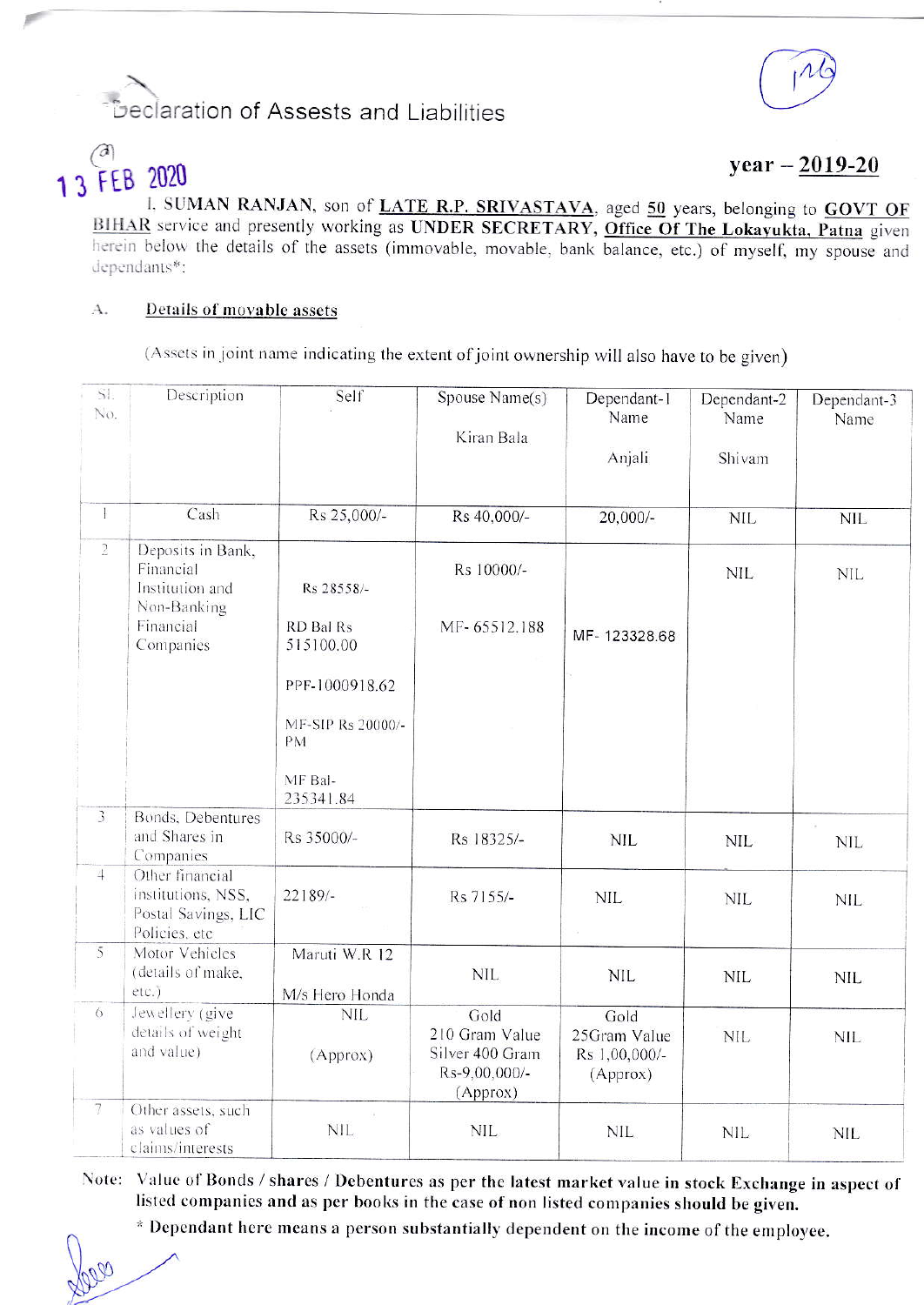$\int$ 

## **Details of Immovable assets**

ő.

[Note: Properties in joint ownership indicating the extent of joint ownership will also have to be indicates]

|                | Description                                                                                                                                | Self                                                                    | Spouse<br>Name(s) | Dependant-1<br>Name | Dependant-2<br>Name | Dependant-3<br>Name |
|----------------|--------------------------------------------------------------------------------------------------------------------------------------------|-------------------------------------------------------------------------|-------------------|---------------------|---------------------|---------------------|
|                | Agricultural Land<br>$-Location(s)$<br>-Survey number(s)<br>-Extent(Total<br>measurement)<br>-Current market value                         | <b>NIL</b>                                                              | <b>NIL</b>        | <b>NIL</b>          | <b>NIL</b>          | <b>NIL</b>          |
| $\sqrt{2}$     | Non-Agriculture Land<br>$-Location(s)$<br>-Survey number(s)<br>-Extent(Total<br>measurement)<br>-Current market value                      | NIL.                                                                    | <b>NIL</b>        | <b>NIL</b>          | NIL                 | NIL                 |
|                | Buildings (Commercial and<br>residential)<br>$-Location(s)$<br>-Survey number(s)<br>-Extent(Total<br>measurement)<br>-Current market value | Paternal Property<br>House Anisabad,<br>Patna 900 Sqft<br>Rs-3000000.00 | <b>NIL</b>        | <b>NIL</b>          | <b>NIL</b>          | <b>NIL</b>          |
| $\downarrow$   | Houses / Apartments, etc.<br>$-Location(s)$<br>-Survey number(s)<br>-Extent(Total<br>measurement)<br>-Current market value                 | <b>NIL</b>                                                              | <b>NIL</b>        | <b>NIL</b>          | <b>NIL</b>          | <b>NIL</b>          |
| $\overline{5}$ | Others (such as interest in<br>property                                                                                                    | <b>NIL</b>                                                              | NIL.              | <b>NIL</b>          | <b>NIL</b>          | NIL.                |

I give herein below the details of my liabilities / over dues to public financial institutions and  $\left( \begin{smallmatrix} \gamma \\ \omega \end{smallmatrix} \right)$ government dues:-

[Note : Please give separate details for each item]

| SI.<br>No. | Description                                                                                                                                                   | Name & address of Bank / Financial<br>Institutions(s) / Department (s)   | Amount outstanding as on<br>$11 - 02 - 2020$ |
|------------|---------------------------------------------------------------------------------------------------------------------------------------------------------------|--------------------------------------------------------------------------|----------------------------------------------|
| (a)        | (i) Loans from Banks                                                                                                                                          |                                                                          |                                              |
|            | (ii) Loans from financial institutions                                                                                                                        |                                                                          |                                              |
|            | (iii) Government Dues:<br>(a) dues to department dealing with<br>government accommodation                                                                     | Car Loan (interest)                                                      | $72,000/-$                                   |
|            | (b) dues to departments dealing with<br>supply of water                                                                                                       | <b>NIL</b>                                                               | <b>NIL</b>                                   |
|            | (c) dues to departments dealing with<br>supply of electricity                                                                                                 | <b>NIL</b>                                                               | <b>NIL</b>                                   |
|            | (d) dues to departments dealing with<br>telephones.                                                                                                           | <b>NIL</b>                                                               | <b>NIL</b>                                   |
|            | (c) dues to departments dealing with<br>government transport (including<br>aircraft and helicopters)                                                          | <b>NIL</b>                                                               | <b>NIL</b>                                   |
|            | (f) Other dues, if any                                                                                                                                        | <b>NIL</b>                                                               | <b>NIL</b>                                   |
| (b)        | (i) Income Tax including surcharge<br>Also indicate the assessment year upto<br>which Income Tax Return field. Give<br>also Permanent Account Number<br>(PAN) | Return filed Rs-<br>(Assessment Year 2019-20)<br>PAN CARD NO- ACVPR0878C | <b>NIL</b>                                   |